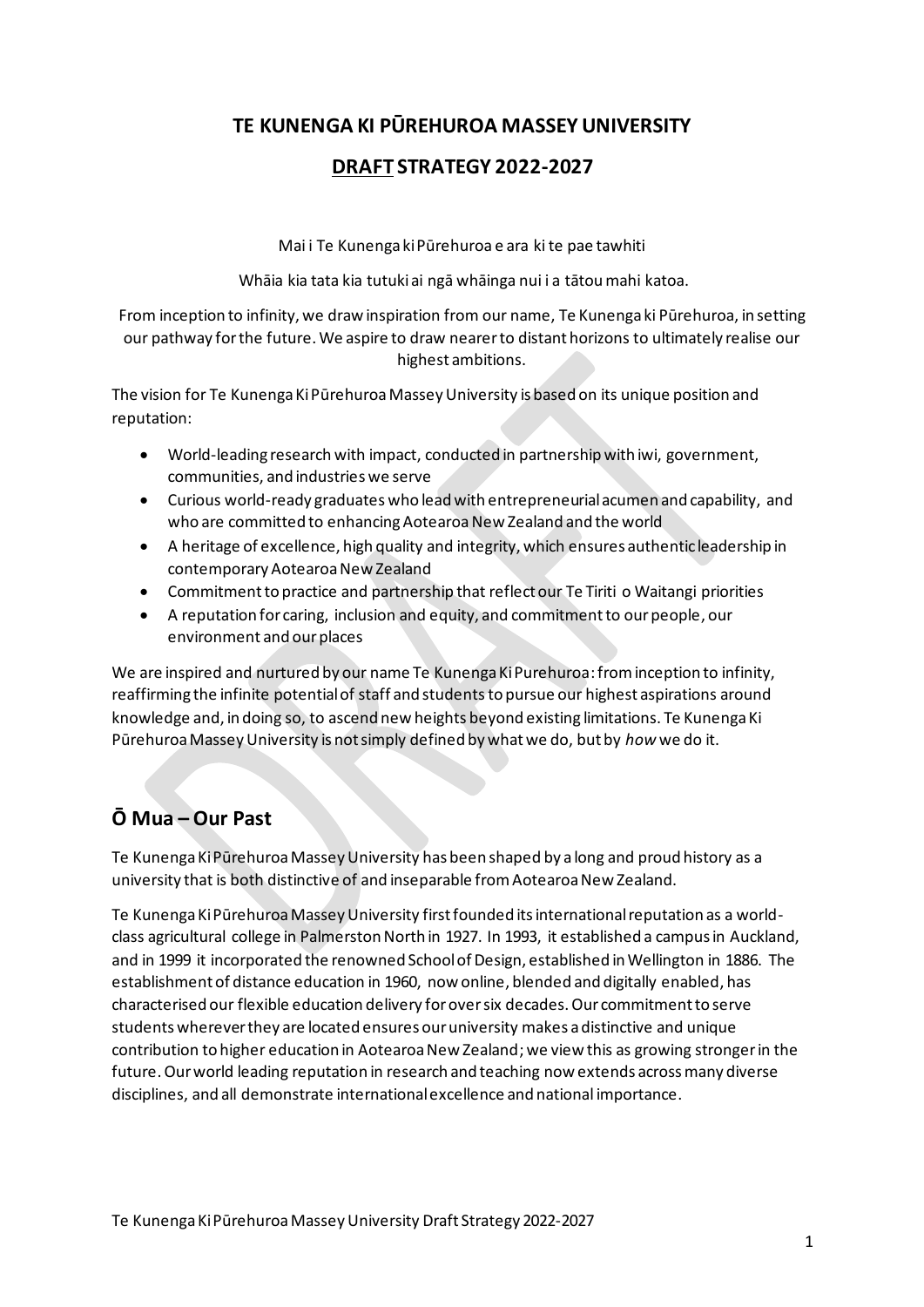# **Ō Nāianei – Our Present**

The global pandemic has irreversibly changed our lives and challenged many orthodox assumptions underpinning the university sector, both here in Aotearoa New Zealand and globally. Where in the past, Te Kunenga Ki Pūrehuroa Massey University's blended modes of delivery were seen as being exceptional, they are now becoming the norm, both for students in this country, as well as for international students who are increasingly choosing to study with us via transnational education given the likelihood of ongoing border restrictions limiting international mobility.

Universities all over the world have 'pivoted' to online delivery, often under enormous pressure and at great speed. Te Kunenga Ki Pūrehuroa Massey University made this rapid shift too, but given that more than half of the provision was already available in fully online mode, this transition has been more seamless and less disruptive than elsewhere, notwithstanding the impact on staff and students. Our academic staff are highly skilled in teaching online – skills that are now becoming highly prized and valued by learners and by other tertiary providers. Our researchers have been and remain at the forefront of advising government on how to manage the pandemic in the COVID-19 environment and its aftermath, across many subject areas and supporting many communities and industries.

Far from being positioned as being different and exceptional, Te Kunenga Ki Pūrehuroa Massey University will become the exemplar for the 'new normal' university of the future – indeed, with Te Kunenga Ki Pūrehuroa Massey University's particular blend of attributes, expertise and characteristics such as flexible lifelong learning and high-quality research-intensive education, grounded on our commitments to Te Tiriti o Waitangi, Te Kunenga Ki Pūrehuroa Massey University represents the model of a *new* Aotearoa New Zealand university – a university for the 21st century.

We foresee this uncertainty continuing, at least for the medium term. Not only that, but other global megatrends such as climate crisis and biodiversity loss, greater global social and economic divides, growing economic inequality and poverty, including digital inequality, fractured interstate relationships, ongoing economic and humanitarian crises, strained health systems, security threats and a growing breakdown in social cohesion experienced globally require that universities such as Te Kunenga Ki Pūrehuroa Massey University step forward and address the complexities those issues present.

We must create knowledge to deal with new and emerging challenges and educate the next generation of leaders who will exercise their rights as critic and conscience of society. As we look to the future, we need to ensure that our research is exceptional, relevant, with impact, not only expanding knowledge but also improving the lives of communities and individuals in Aotearoa New Zealand and across the globe.

# **Ō Āpōpō – Our Future**

As Aotearoa New Zealand and the world transforms, so too does Te Kunenga Ki Pūrehuroa Massey University.

Our point of difference is our flexible and wide-reaching learning and teaching opportunities, informed by world-leading research, and conducted in partnership with community and industry. By strategically investing in boosting digital capability, added-value face to face educational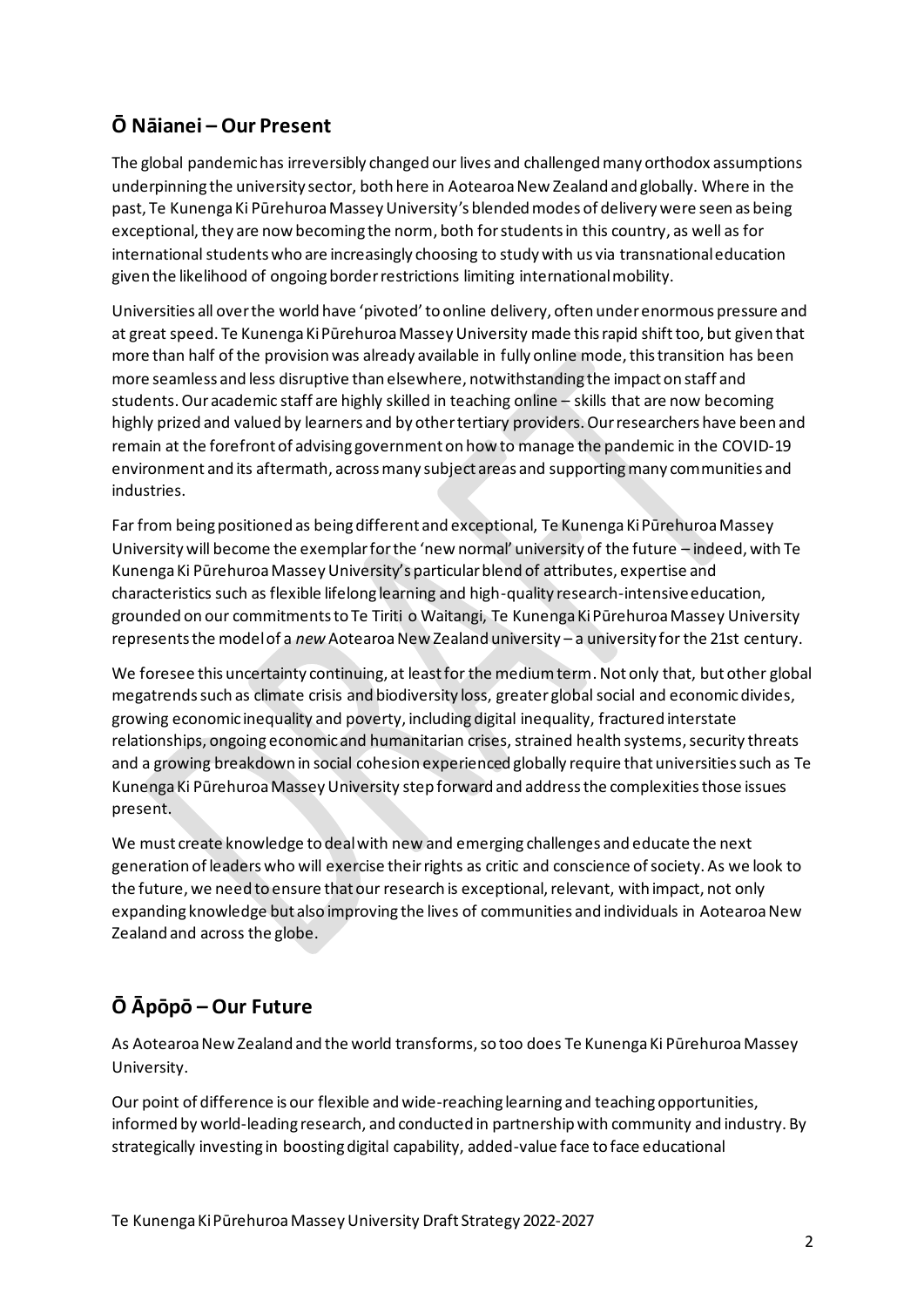opportunities, and disciplinary research excellence, we will strengthen the relationship between research and teaching for national and international impact.

Operating within our communities and through international collaborations, our researchers are developing expertise and skills to advance human knowledge and understanding. Working together across disciplines and locations, we solve national and global problems through fundamental, applied and interdisciplinary research, while culturally and artistically enriching our world.

As a Tiriti-led University we are committed to demonstrating authentic leadership in contemporary Aotearoa New Zealand as we uphold Te Tiriti o Waitangi, the founding document of our nation, and its principles through our practice. We see this as a critical requirement to advance outcomes for Aotearoa New Zealand more broadly. We will achieve this through provision of well-resourced Te Tiriti education, including research, teaching and collaborations that emphasise Te Tiriti-informed partnerships. This will support staff in the implementation of practices that reflect these responsibilities and will ultimately benefit our students, who will graduate with an enhanced level of knowledge, understanding and awareness of Te Tiriti o Waitangi and its place in contemporary Aotearoa New Zealand. This will also enable university governance models, policies, procedures and regulations to be developed in accordance with our Te Tiriti responsibilities.

In doing so we remain steadfastly commited to the prioritisation of support and investment for Māori Development Goals by way of strong emphasis upon Māori research, learning and teaching and Māori staff capacity and capability building at all levels. Te Kunenga ki Pūrehuroa Massey University has endeavoured to make notable and significant contributions to outcomes for Māori Development in turn contributing positive and transformative outcomes for whānau, hapū, iwi and communities and for Aotearoa New Zealand. Our current Kaupapa Māori programmes, qualifications and student supportinitiatives continue to harness Māori academic success and prioritisation of these and new initiatives will further contribute to this goal. In this regard we seek to champion Māori leadership in ways that enable further growth and development in Kaupapa Māori and Mātauranga Māori. This will bring new opportunities for wider collaboration at the interface of areas where Mātauranga Māori can be applied across new frontiers and dimensions. We are commited to the ongoing promotion and advancement of Te Reo Māori across Te Kunenga ki Pūrehuroa Massey University whilst ensuring due protection of Te Reo and Tikanga as taonga that are indigenous to Aotearoa New Zealand.

Our educators are preparing a new generation of global leaders. Our student body is increasingly diverse and are attracted to Te Kunenga Ki Pūrehuroa Massey University because they want to achieve their personal goals or make their mark in the world. Our programmes are flexible, accessible, research-led, informed by the best local and global experience, and have international standing.

Our students will experience world-class learning that recognises their intellectual and cultural strengths, expands their horizons, and prepares them to contribute to a rapidly transforming Aotearoa New Zealand and world with knowledge, critical and creative thinking skills, innovation, and leadership. We will integrate curricula, pedagogy and digitally supported learning environments to support our students' learning journeys.

All our students will have the opportunity to work in industry, with communities and community agencies or iwi, or as active citizens, artists, writers or researchers. In addition to strong knowledge and technical bases, our students will also be encouraged to develop entrepreneurial, interpersonal and civic leadership skills that ensure individual success.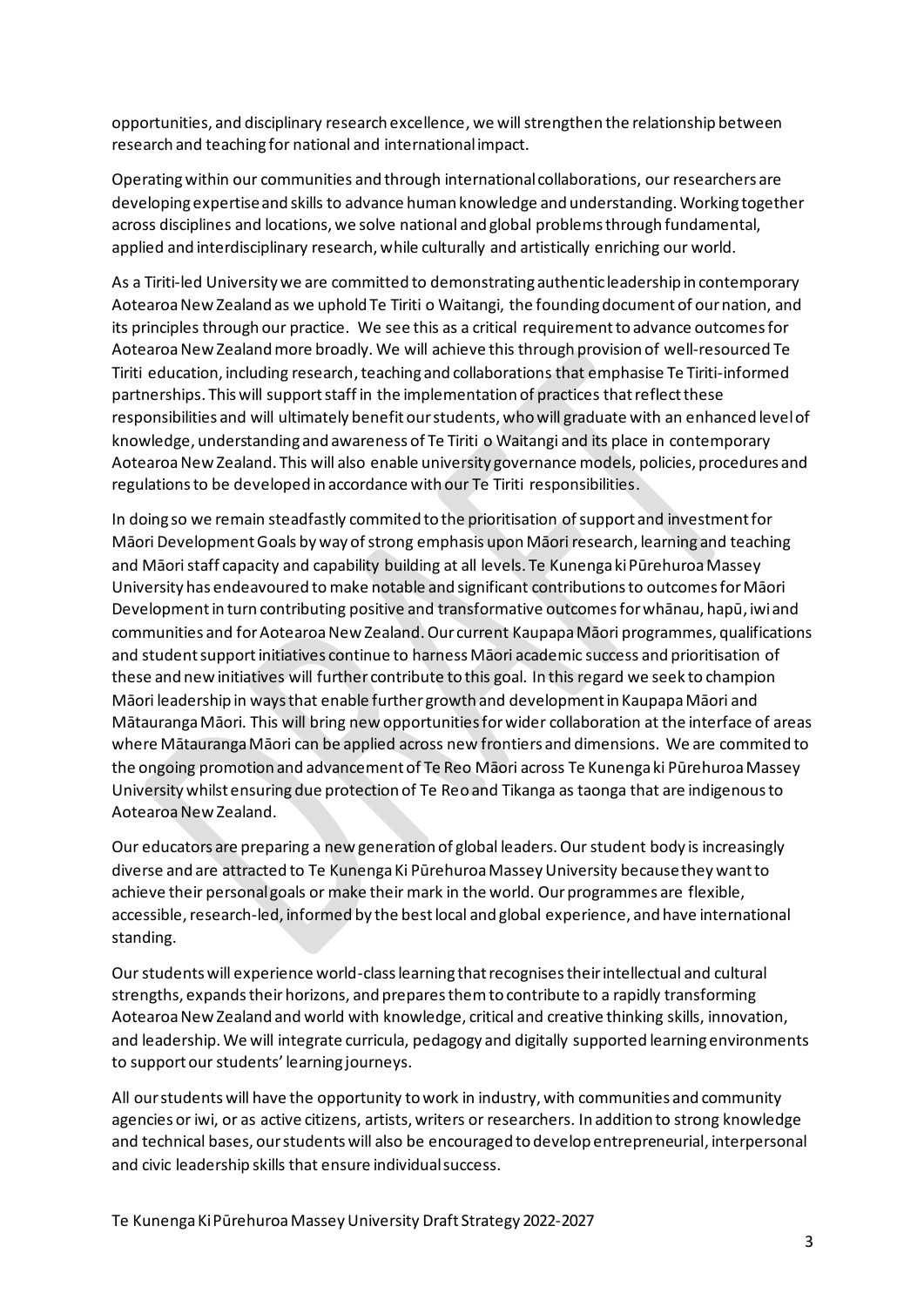We will encourage evidence-based critical debate and ensure that a Te Kunenga Ki Pūrehuroa Massey University education includes the skills of critical thinking, curiosity and commitment and of respectful articulation of new ideas that are essential for national and global citizenship. We will support our staff and students to exercise their right to academic freedom and their freedom of intellectual enquiry, debate, critique, and commentary. Te Kunenga Ki Pūrehuroa Massey University graduates will be equipped to lead in an uncertain future.

This Strategic Plan is shaped by three strategic pou or pillars. These are:

- 1. Te Pou Tangata People
- 2. Te Pou Ako Teaching and Learning.
- 3. Te Pou Rangahau Research

Notwithstanding these ambitions and goals, the focus is on ensuring these are achieved whilehonouring and upholding our Te Tiriti o Waitangi commitments. As the founding document of Aotearoa New Zealand, Te Tiriti will also be the foundation for Te Kunenga ki Pūrehuroa Massey University's three pou and vision.

Te Kunenga ki Pūrehuroa Massey University values attributes which are a long-standing feature of our distinctive heritage and influence all three pou. We view these attributes weaving through the three pou, binding our strategy together, grounded in the foundational promise of Te Tiriti o Waitangi. These attributes are:

- 1. Sustainability and Climate Action
- 2. Entrepreneurship
- 3. Civic Leadership
- 4. Global Engagement

## **Pou Tangata – People**

We will provide a supportive study and work environment that is reflective of our Te Tiriti o Waitangi commitment, in which all students and staff can feel safe, respected, dignified and able to flourish in work, learning and research.

We acknowledge the importance of the roles and responsibilities of Tangata Whenua (Māori) at Te Kunenga ki Pūrehuroa Massey University as we progress this commitment. This stands alongside our recognition and valuing of all those who followed subsequently - European migrants (Pākehā); Pasifika (Pacific Peoples or Tangata Moana), and newer migrants from across the world (Tauiwi) – collectively known as Tangata Tiriti. Together, we can collectively contribute to a flourishing Aotearoa New Zealand.

Te Kunenga ki Pūrehuroa Massey University will support all staff and students, through well-resourced educational provision, including research and learning and teaching, and access to updated online resources and ongoing professional development opportunities designed to deepen understanding and awareness of our individual and collective Te Tiriti o Waitangi responsibilities.

We will work with staff to develop an inclusive, respectful and safe environment where positive engagement is encouraged, and our shared productive efforts are celebrated. Our university will foreground the importance of health, safety and wellbeing for all who engage with us. Ourstaff and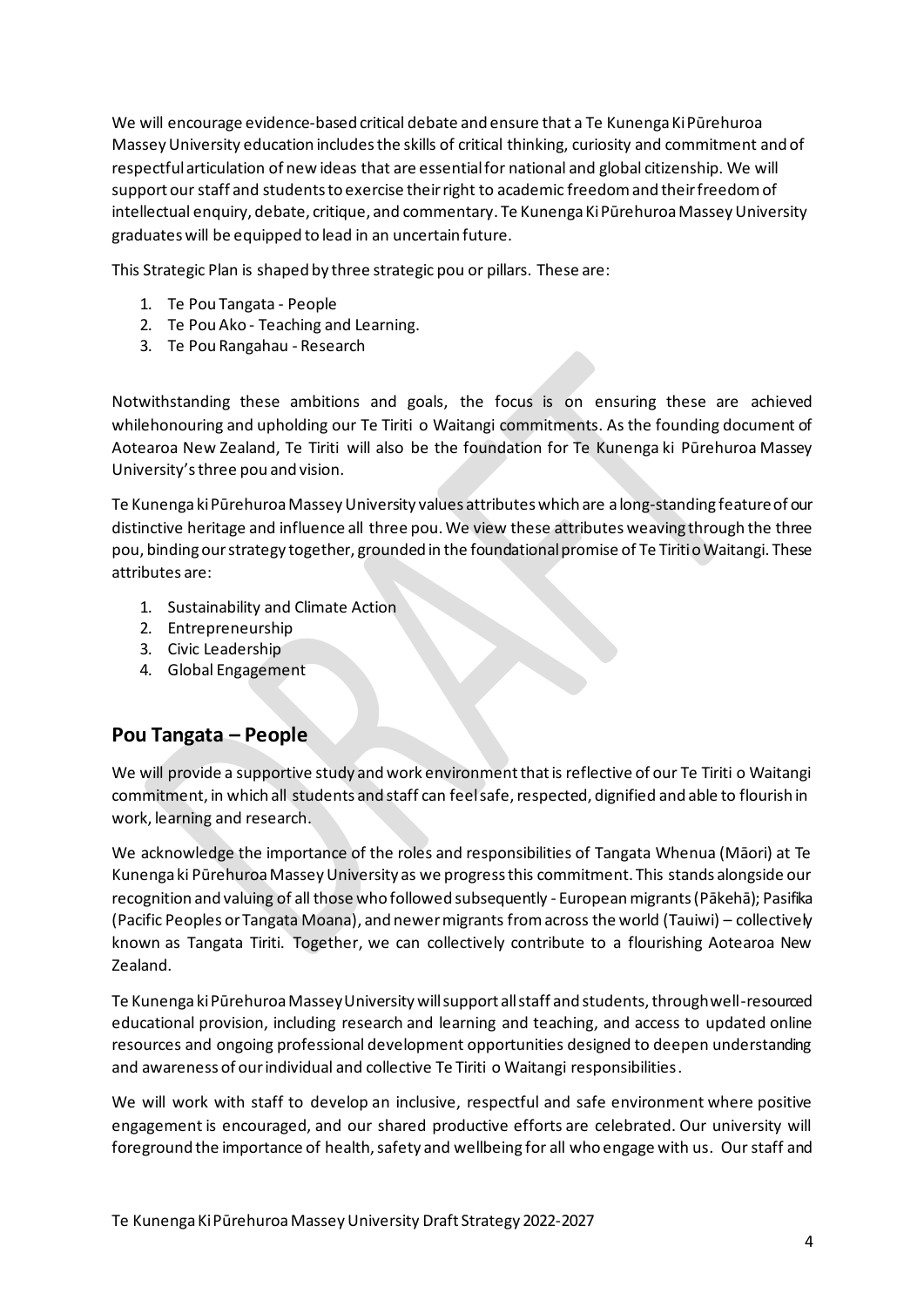students will be encouraged to be attentive to their own and others wellbeing. To achieve this goal, we have the following priorities:

### **Priority 1 – Work with our students as partners, by:**

- *Understanding and delivering to* the needs and ambitions of our prospective students, existing students and their whānau (families)
- *Providing* equity of access to university study, services and platforms, ensuring university systems of advising and support are seamless, well-aligned and comprehensive
- *Supporting* our students to participate, co-create by enabling students to bring their experiences into their learning, and lead within our university
- *Providing* a wide range of support services for our students, that recognise their different stages of life and learning, and that are proactive and contemporary in their approach to learner wellbeing and safety
- *Enabling* decisions affecting students to include and be influenced by students

### **Priority 2 – Invest in staff development and capability, by:**

- *Building* staff confidence in working with students as partners
- *Growing* the capacity and capability of the University's Māori academic and professional workforce and building pathways that enhance the development and trajectory of the University's Māori academic and professional workforce
- *Building all*staff capability in Te Tiriti o Waitangi
- *Providing* learning opportunities for Te Reo Māori me ōna tikanga
- *Extending* capacity and capability building, as well as career pathways for our Pasifika staff.
- *Building* digital confidence and capability of our staff and students
- *Enabling* academic and professional staff excellence through the provision of relevant training, development, and support

### **Priority 3 – Improve Culture, Performance and Accountability, by:**

- *Establishing* our collective acceptable values and behaviours with an emphasis on the reciprocal nature of rights and responsibilities in the context of a positive workplace culture
- *Building* a staff profile that delivers in terms of diversity, productivity and strategic outcomes, ensuring appropriate workloads and life-work balance are recognised as key to success and individual wellbeing
- *Ensuring* that, through performance appraisal of all staff, recognise and reward staff excellence and hold to account those staff who underperform
- *Continue* to pursue transparent and efficient policies, processes that enable staff to maximise their workplace satisfaction and time
- *Enabling* decisions affecting Māori to be influenced largely by Māori and Te Ao Māori
- *Supporting* strong Māori leadership and representation in key decision-making bodies and processes in the spirit of respecting the principles of partnership and participation

### **Priority 4 – Create meaningful connections and partnerships, by:**

• *Connecting* with our global staff and students in meaningful ways, that allow them to contribute to Aotearoa New Zealand and globally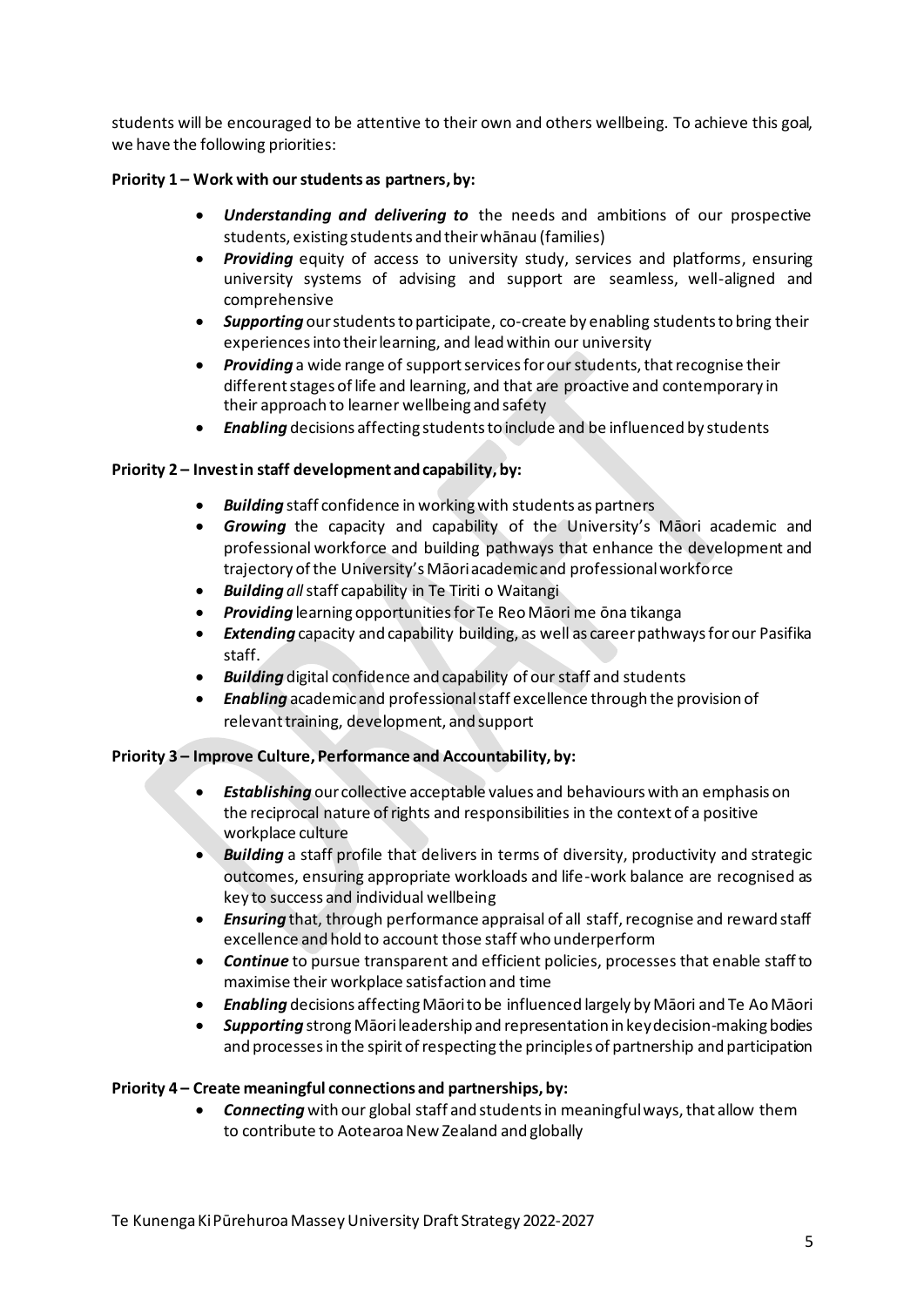- *Connecting* the University with key stakeholders and influencers, including alumni advocates, iwi leaders, Pacific communities, business and industry, government and international leaders
- *Developing* strong partnerships with Mana Whenua across each of our university campuses and beyond; and delivering on the commitments made

### **Priority 5 – Invest in our places, physical and virtual, by:**

- *Improve* utilisation and design of spaces and place greater emphasis on investment in technology, leading to positive engagement by our people and supporting our ambition to be carbon neutral by 2030
- *Establishing* practices and policies that support the changing nature of work, including flexible working from home arrangements
- *Reflecting* our Te Tiriti priorities through ongoing development of culturally informed facilities and teaching spaces
- *Prioritising* partnerships with Mana Whenua as the kaitiaki, or custodians, of the lands of each university campus. This will be reflected through participation with iwi leadership, collaborative teaching and research opportunities and high prominence of relevant Mana Whenua perspectives in our physical spaces and campus culture.

## **Pou Ako – Learning and Teaching**

Our goal is to provide all students with an excellent and equitable learning experience, regardless of their location in Aotearoa New Zealand or globally, or their study mode, face to face or online. Our high-quality teaching will be digitally enabled and accessible to all students. Our research-led teaching will encourage students to critically engage with their learning experiences while developing their skills as research practitioners. Te Kunenga ki Pūrehuroa Massey University will partner with students to ensure that students can achieve the success they seek. Our international students will experience an environment that typifies Aotearoa New Zealand, and which delivers excellent graduate outcomes.

We accept the responsibility to give effect to what it means to be Te Tiriti o Waitangi-led through the design and content of our curricula, pedagogies, and academic decision-making. We will work to ensure that these priorities are recognised in ways that inform our approaches, regulations, and procedures regarding learning and teaching. This will acknowledge our distinctive ways of learning and teaching and encourage staff and students to foster, extend, and build upon these strengths, to ensure that a learning experience at Te Kunenga ki Pūrehuroa Massey University is an exceptional one. To achieve this goal, we have the following priorities:

#### **Priority 6 - Deliver an excellent learning environment, by:**

- *Providing* course design and planning that is sustainable, high-quality, flexible, and student-centred
- *Providing* Work Integrated Learning (WiL) and entrepreneurial and enterprise opportunities for students while creating meaningful stakeholder and industry partnerships to support WiL, enterprise and curriculum development
- *Setting* expectations for high quality pedagogy and curriculum and support through development and accountability
- *Providing* digital and physical infrastructure and specialist resources that support the holistic student experience, for both staff teaching courses, and for students engaged in online learning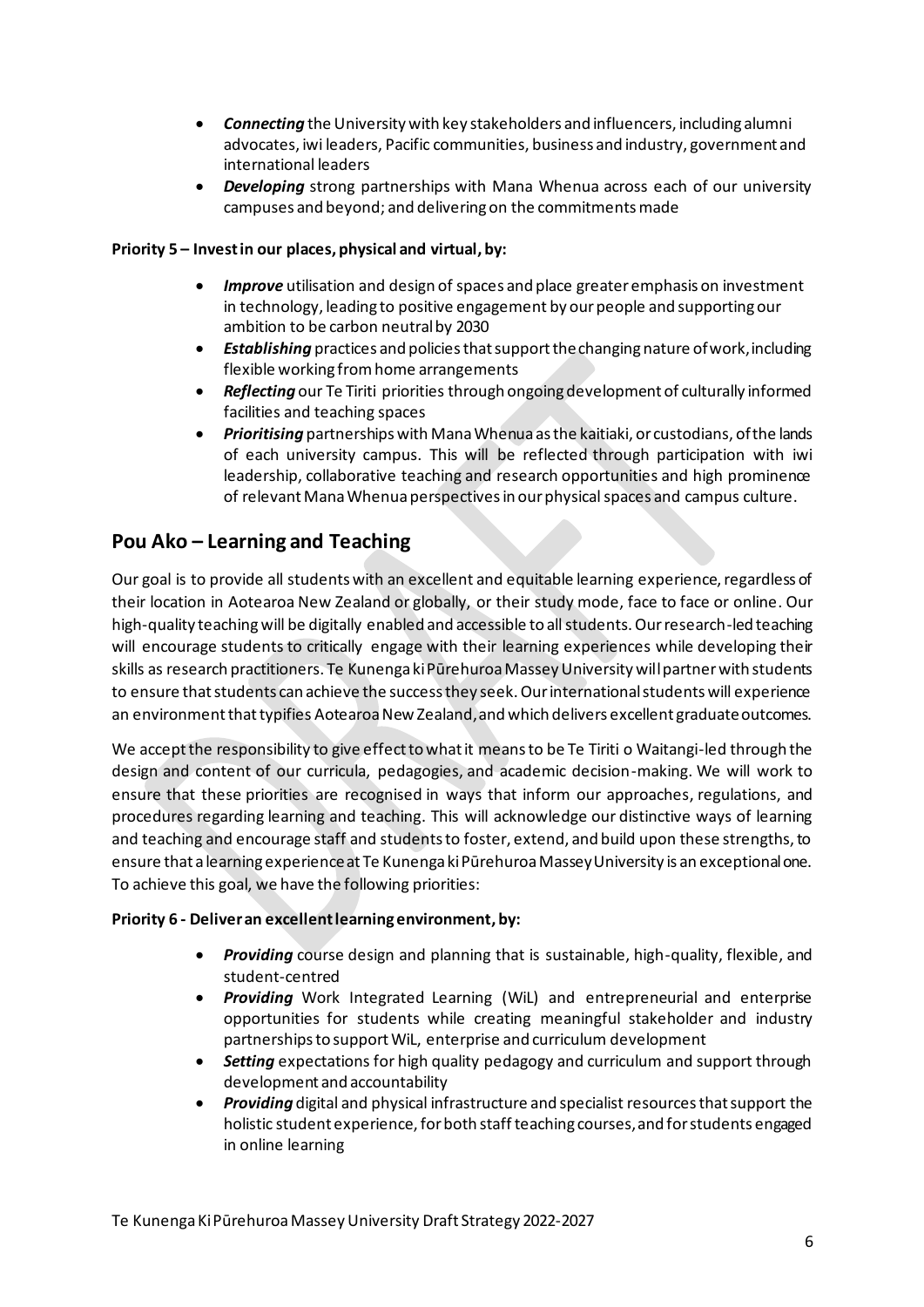#### **Priority 7 - Meetour learning and teaching Te Tiriti o Waitangi responsibilities, by:**

- *Building* on existing foundations of Māori learner success through an increased focus on whānau engagement and enhanced Māori learner support and reducing barriers and impediments for access, participation, and success
- *Increasing* provision of Mātauranga-centred pathways for learning
- *Nurturing* academic success and excellence through Kaupapa Māori models of support
- *Ensuring* that all students graduate with a high level of knowledge and awareness of Te Tiriti o Waitangi
- *Ensuring* all graduate attributes for our qualifications are aligned with and reflect our commitmentto developing cultural capability and awareness

## **Pou Rangahau – Research**

Research at Te Kunenga ki Pūrehuroa Massey University includes discovery, innovation, and commercialisation; we value scholarship, the production of creative works and professional and clinical practice. By 2027, we will have an unrivalled record of research excellence in subject areas vital to this country's society and economy and the communities we serve. Our areas of research excellence will be reflected in what we teach at undergraduate level, with Mātauranga Māori (Māori knowledge) supported and embraced. Recognising our place and location in Te Moana Nui a Kiwa (Pacific Region), we will support Pasifika research to promote positive outcomes for Pasifika peoples.

We will be distinguished by our ability to apply human endeavour and creativity to solve contemporary societal challenges, in addition to maintaining our commitment to fundamental knowledge discovery that underpins this. Finally, we are committed to growing future generations of researchers and our research will inform the connection with our teaching and postgraduate supervision through the teaching-research nexus. To achieve this goal, we have the following priorities:

### **Priority 8 - Deliver Research Excellence, by:**

- *Enabling* our researchers by supporting ourearly career academics and those who are delivering innovative, world-class research
- **Ensuring** that research conducted through partnership is widespread, invested in and actively maintained
- *Ensuring* that the university's research workforce profile maximises and delivers on our agreed research impact and outcomes particularly citations
- *Maintaining* our focus on supporting our world-leading areas of research that align with and support the United Nations' Sustainable Development Goals
- *Reducing* inequities of access for progression to postgraduate research, including doctoral studies, particularly for Māori and Pasifika learners
- *Investing in* research dissemination and actively benchmarking our outputs to global standards to inform excellence and standing in research performance and future investment
- *Maximising* the commercial benefit of intellectual property derived from research